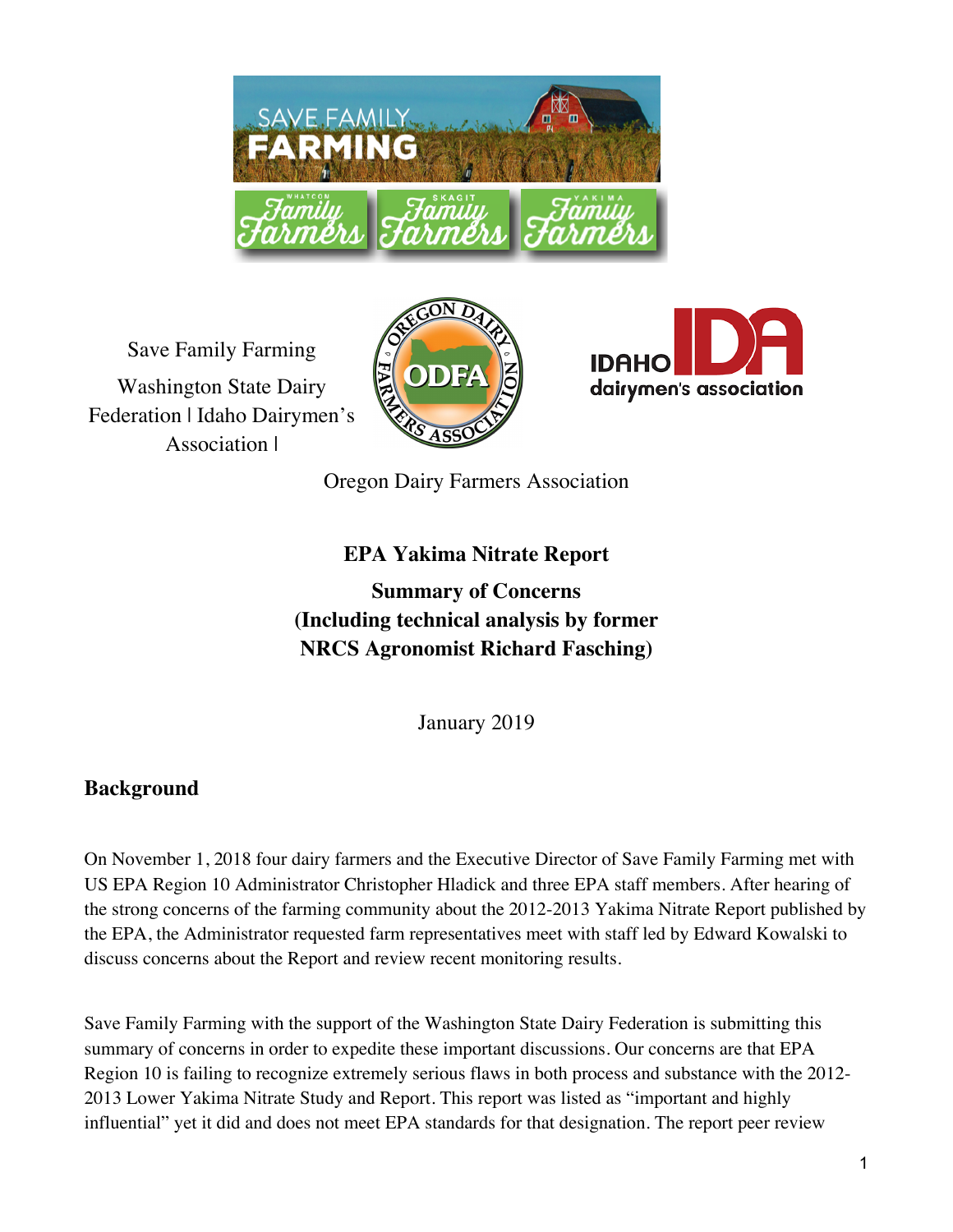process failed to follow numerous EPA and Federal peer review guidelines and policies. Even more troubling is the substantial content differences between the draft report that was reviewed in early 2012 and the published report that was released in the fall of 2012. The report failed to produce credible and reliable scientific results according to virtually every outside reviewer. The report should be recognized as flawed and withdrawn until, or unless, a properly conducted, independent peer review establishes its validity.

Washington State Dairy Federation retained Richard Fasching to conduct an analysis of the Report and the peer review. He served as Regional Agronomist for the US Department of Agriculture Natural Resource Conservation Service (USDA NRCS) in the Western US. His responsibilities included the technical development and implementation of the Nutrient Management Waste Utilization standards as well as technical training to states for Comprehensive Nutrient Management Planning. Mr. Fasching's in-depth analysis is provided to help inform EPA Region 10 leadership and staff of the serious faults with this study. His analysis includes this summary:

*"In 2012 EPA concludes that their screening analysis showed that about 65 percent of the nitrogen generated in Yakima County comes from livestock predominantly as dairy cattle, about 30 percent from fertilizers applied to irrigated crops, about 3 percent from septic and wastewater systems, and the rest, less than two percent, from other relatively minor sources. They particularly investigated the Yakima Valley Dairy cluster and concluded that the dairy producers were causing groundwater contamination in wells miles away from their application and lagoon sites location...In their 2012 investigation of the Yakima Valley Dairy cluster EPA made numerous errors in data collection, therefore raising doubt and distrust in the conclusions."* 

#### **Summary of Concerns**

This Report and the scientific methodology employed to generate the results failed to meet EPA and federal peer review policies for important and influential information. The dairy farming community believes that if EPA, during the EPA sponsored peer review in early 2012, had allowed objective, independent peer reviewers the opportunity to actually examine the full report, including methodology, data collection and subsequent conclusions drawn by EPA staff this Report would never have been published. Those experts who did review the published Report during the public comment period in late 2012 were in full agreement regarding the errors. This includes experts from Texas A&M, Washington State University, the Yakama Nation, Washington Department of Agriculture and the USDA and many others. The scientific errors are so obvious and substantial that government leaders, public and private entities and ordinary citizens question if the report reveals not just incompetence but an intention to intentionally and fraudulently place blame on dairies for nitrate contamination.

Please refer to the Technical Analysis for details substantiating the summary of concerns. Topics addressed:

1) Peer review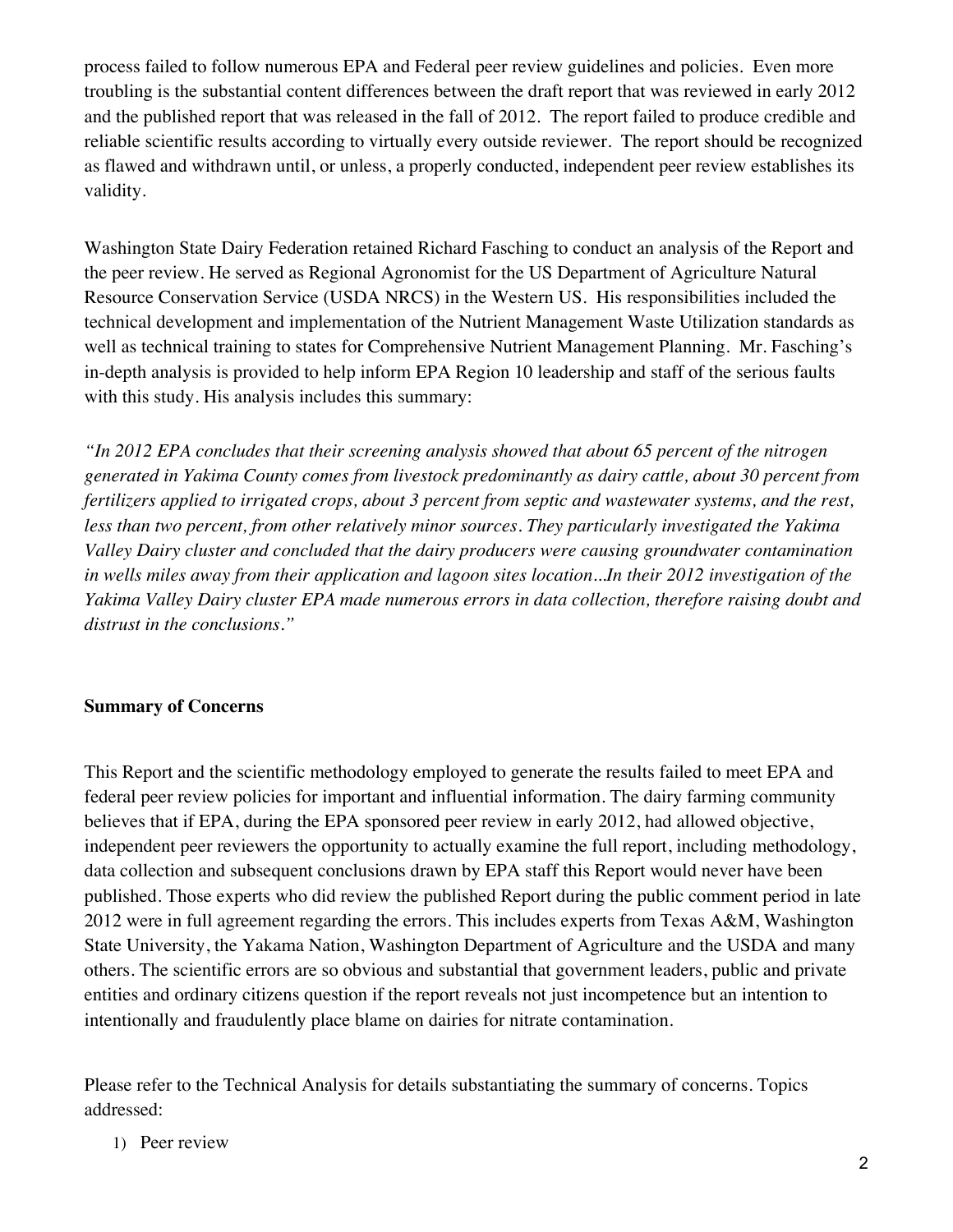- 2) Soil testing
- 3) Manure sampling
- 4) Lagoon storage
- 5) Manure application and irrigation water management
- 6) Legacy nitrate
- 7) Nitrate source identification
- 8) Updated data

# **1. Peer Review**

The study and Report did not meet federal or EPA policies for peer review required for important and highly influential science and information. Such information is used for agency decisions that affect policies and enforcement action. EPA generated this information for enforcement purposes and used it as the basis for inducing dairy farmers into signing an extremely costly and punitive Administrative Order on Consent. The supporting document will detail the failings of the peer review used. In summary:

- The reviewers were provided limited data and information and asked to only respond to seven questions
- Only two reviewers provided uncritical comments and both those were EPA officials
- The USGS reviewer submitted comments consistent with other experts who reviewed it but who were not part of the EPA peer review process
- The expert from the USDA Agricultural Research Service (ARS) that was asked to review it, Dr. David Tarkalson, requested his name be removed after he saw the published Report; citing the failure of EPA to provide him with the complete report and therefore the information needed to review the study.

The public comment included numerous critiques from recognized experts from agricultural science, the NRCS and academia. All noted the Report failed in its goal to identify sources of nitrate in groundwater. The EPA produced a "Responsiveness Summary" that while acknowledging many of the science critiques as legitimate, nevertheless and despite this, EPA found no reason and took no action to alter their conclusions.

# **2. Soil testing protocol/technique**

EPA's methodology for securing soil samples to determine nitrate loading in soil demonstrates the study was flawed from the outset. These flaws are found from the directions instructing the science team to follow an inappropriate process of collecting soil samples from fields where manure had recently been applied, then using a teaspoon to extract samples to a depth of one inch. Mr. Fasching's analysis provides details on numerous problems in the soil testing regime including:

sample timing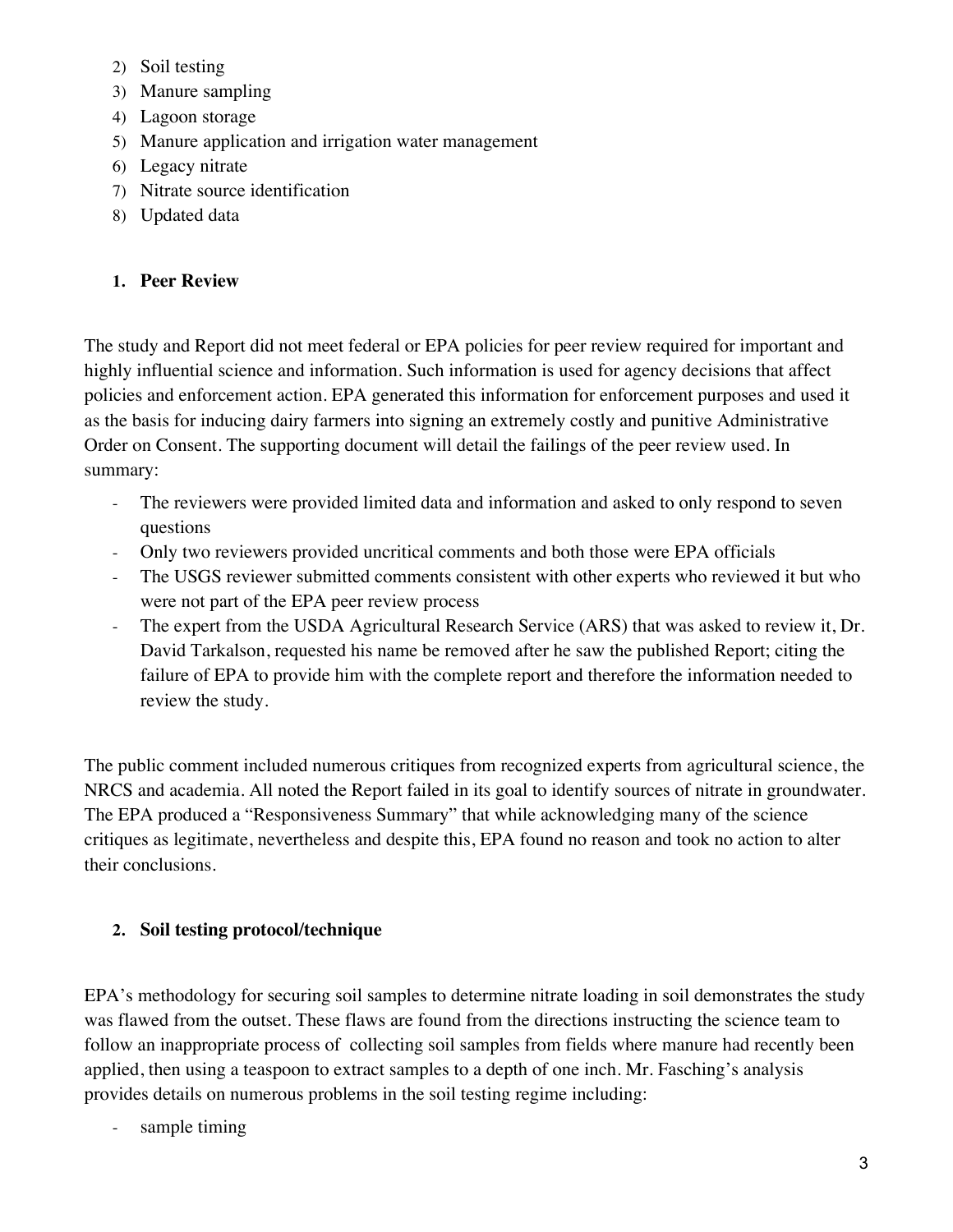- sample management
- sample handling
- number of samples or cores

His conclusion: *"The resultant analysis and conclusions derived from these improper sampling techniques are significantly erroneous."*

## **3. Manure sampling**

As with proper soil sampling, manure sampling is an essential part of managing nutrients to protect water. Regarding manure sampling Mr. Fasching concluded: *"In addition to improper soil testing, EPA also erred in their attempts at collecting representative lagoon samples. Their improper collection methods resulted in erroneous results that grossly misrepresent the total amounts of nitrogen produced and consequently applied to fields."* 

The technical analysis explains the proper procedure for collecting manure samples that accurately determine the amount of nutrients that will be applied. These include collecting samples in the field just before applying, not directly from the lagoon. Collecting samples from the lagoon or too far in advance of application will lead to erroneous results because such samples would not reflect the 70% to 80% loss of nitrogen to ammonia through handling and storage. The samples must also be taken immediately to a lab or frozen prior to delivery to ensure accurate results.

Mr. Fasching concludes: "*EPA did not follow either of those standard procedures and fraudulently reported the analysis results anyway. "*

## **4. Lagoon storage**

EPA made numerous errors in predicting seepage rates from the lagoons they were investigating. Mr. Fasching points out four:

- improper use of lagoon construction guidelines (an abuse that the reviewer from the Yakama Nation said represented "borderline recklessness.")
- gross overestimation of lagoon storage volumes and therefore leakage
- storage design
- storage losses

Misusing a planning field guide, using aerial photography to determine storage volumes, failing to consider construction and condition of lagoons being studied and failing to include very significant losses of nutrients from storage and handling all led EPA to grossly overestimate leakage from lagoons.

It is well established that lagoons built to NRCS standards are protective of water. The errors made by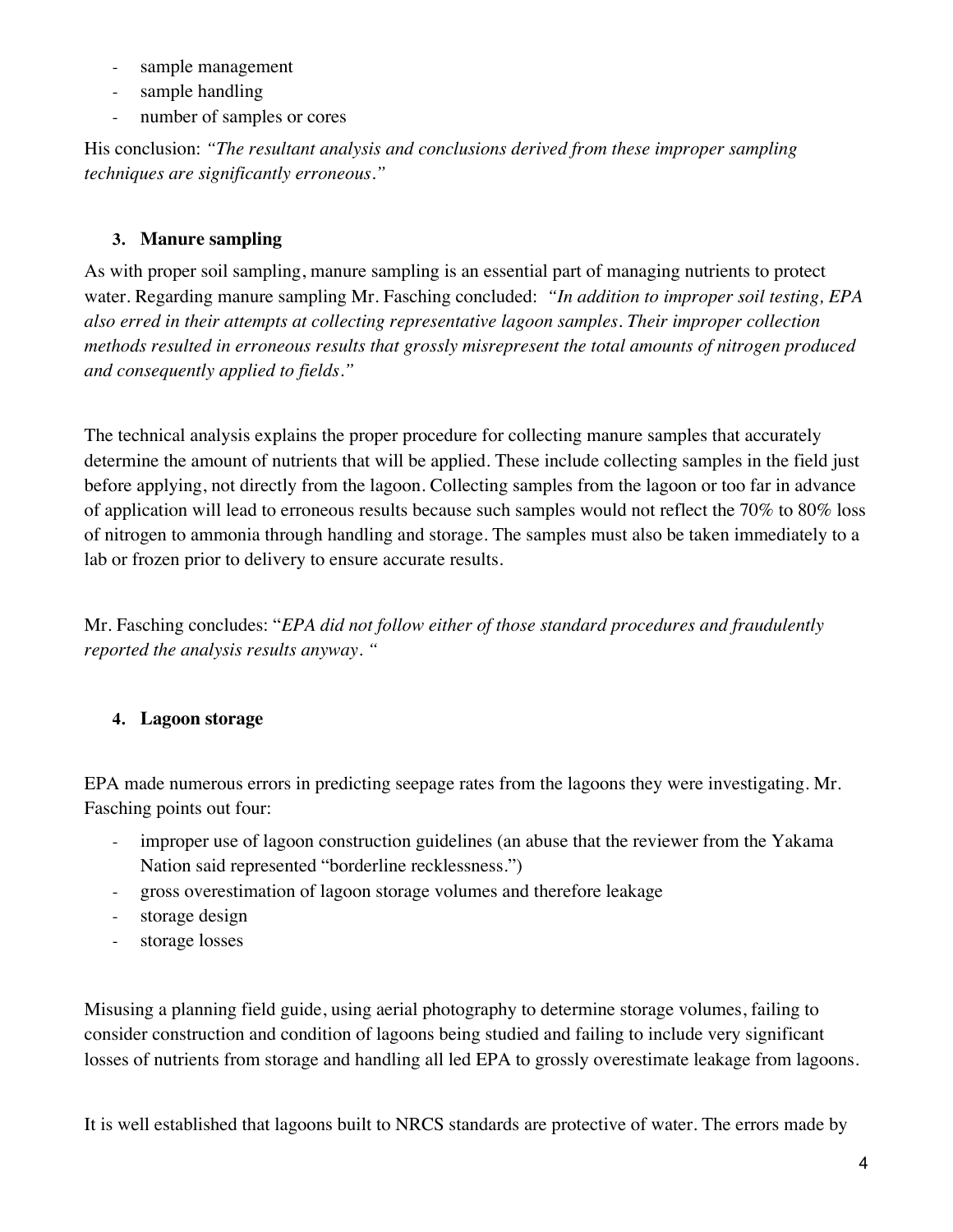EPA in establishing leakage rates negate their conclusions about leakage and contributions to water quality concerns. However, these faulty conclusions were nevertheless used to coerce farmers into installing liners that will do little to nothing to protect water but are severely impacting the ability of these farms to continue operation. If EPA's existing and unjustified demands are promulgated more broadly, as the litigation industry is attempting to do using this false report, this one faulty finding alone will potentially put many family dairy farms in Washington state and across the western U.S. out of business.

## **5. Manure application and irrigation water management**

It is well understood that protecting water and growing crops depends upon applying nutrients at agronomic rates. The numerous errors made by the EPA in this study contribute to a severe miscalculation of the contribution of nitrate to groundwater through field application. That miscalculation is based on:

- failure to recognize timing of nutrient uptake
- improper soil testing
- improper manure sampling
- inappropriate means of calculating lagoon volumes and therefore application rates
- failure to consider nitrogen losses from storage and handling

These errors are compounded so that the conclusions reached by EPA about over application bear little to no relation to reality. Fortunately, farmers have kept and are keeping excellent records and the technical analysis provides great detail of how these farms are and were applying at the appropriate rates to allow crop production while protecting water.

## **6. Legacy nitrate**

The inability admitted in the report to determine the presence of legacy nitrate is one of the most significant failings. The technical analysis refers to a section in the report that plainly states that EPA was not able to determine when the nitrate entered the water. This is a crucial issue given the prevalence of legacy nitrate.

The dairy farms included in the study, like most larger dairies in the Valley, are relatively recent. But the Yakima Valley has been a highly productive farming area for many generations. Much of the current land used to grow forage crops for dairy cows was used to grow sugar beets, potatoes and other crops.

In the years following World War II when commercial fertilizer became available at very low-cost farmers were told that more was better. Over application was often accompanied by flood or rill irrigation systems which drove excess nutrients into groundwater. In some areas, Whatcom County for example, nitrate levels in farming areas are decreasing especially near dairy farms. A good indication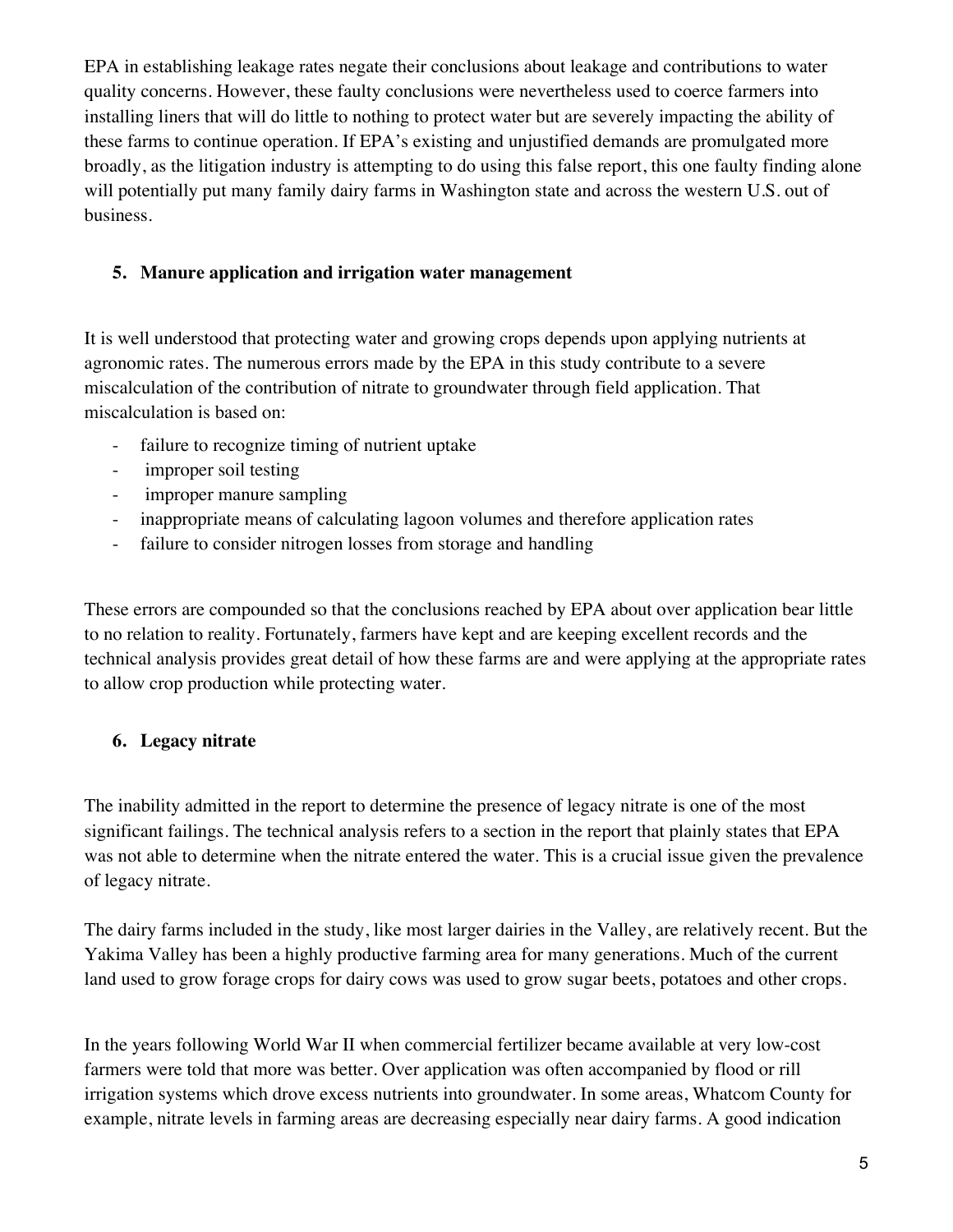that farmer stewardship, the use of nutrient management plans and appropriate regulations are helping repair the damage from the past.

If the EPA's conclusions are correct, how do they explain that most other farming areas in eastern Washington have nitrate in groundwater similar to or greater than Yakima? This includes Benton and Franklin counties where little to no dairies or other animal agriculture exists (a nitrate map showing this is also included in the technical analysis). A study from Canada shows that legacy nitrate requires 30 to 50 years to improve with improved protection including better farm practices.

#### **7. Nitrate source identification**

Despite the comment made by Mr. Winnicke in the November 1 meeting that all sources of potential nitrate contamination were thoroughly investigated, most reviewers of the Report noted that readily available information about other potential sources was simply ignored or discounted. We mentioned legacy nitrate above. Another well-established source, demonstrated in multiple areas in rural areas that include suburban development, is On-Site Sewage Systems. The EPA has provided detailed information on the contribution of these systems to water contamination. Failing systems combined with specific levels of concentration are known to be significant issues.

Mr. Fasching identifies in the technical analysis additional potential sources that were not adequately investigated.

### **8. Updated data**

In the November 1 meeting, Mr. Kowalski stated that the current data coming from the dairies under the AOC demonstrate the Report was correct and, if anything, too conservative. He specifically referred to manure lagoon leakage data.

We have attempted to identify the data he is referring to. The analysis provided by Mr. Fasching demonstrates the erroneous nature of EPA's lagoon leakage conclusions. We are not aware of any soil tests or test wells directly below lagoons that can substantiate and justify Mr. Kowalski's conclusion. As we have seen in the testing beneath the Haak decommissioned lagoon, the ammonium and nitrate levels in seepage from the lagoon drops to background levels – due to biological processes - in two to three feet beneath the liner. This background level is maintained except for a small ammonium increase at 5-7 feet then back to background levels to 45 feet. This potentially suggests the presence legacy nitrogen, not lagoon leakage. These results are consistent with other studies, including a more recent evaluation beneath a decommissioned lagoon in Western Washington and studies conducted by the Department of Ecology in the 1990's. Further, page 80 of the March 2013 report states that the EPA was not able to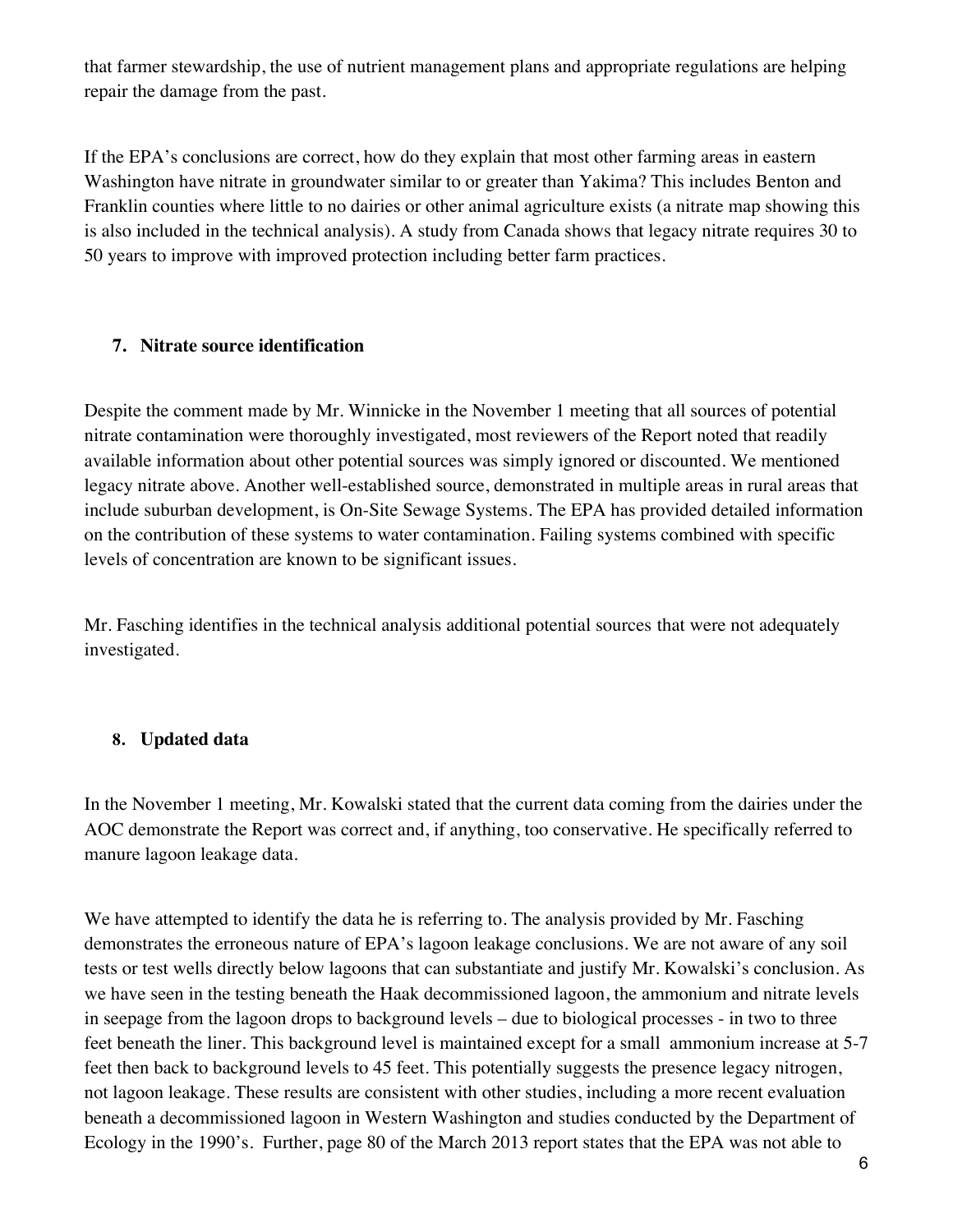determine the age of the water thereby confirming they cannot determine whether nitrate in the groundwater is legacy or from recent farm activities. This acknowledgement undermines conclusions about source of the nitrate, including those made by Mr. Kowalski in the November 1 meeting.

In short, there is nothing in the updated data that suggests the report is justified or correct.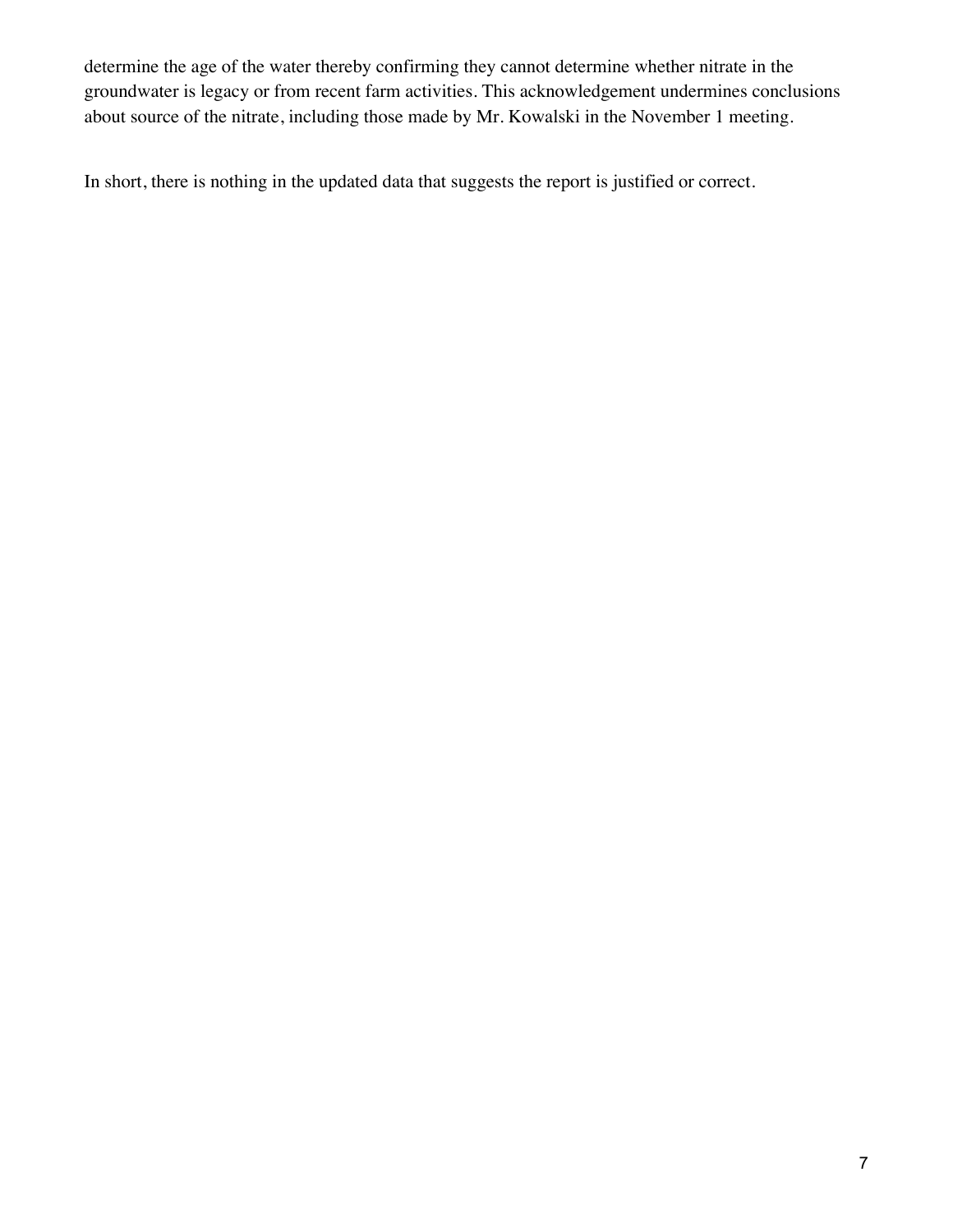#### **Richard Fasching Technical Analysis**

#### **Introduction**

Sound management practices are essential to maximize the agronomic and economic benefits of manure while reducing the risk of adverse environmental consequences. Livestock producers do not intentionally put water quality at risk. Virtually every regulatory and voluntary manure management approach calls for producers to develop a Comprehensive Nutrient Management Plan (CNMP). The plan documents how much manure is produced and how it will be managed. At the core of these plans is the concept that manure and commercial fertilizers will be applied at agronomic rates to crop land and hay land.

The agronomic rate is a nutrient application rate based upon a field-specific estimate of crop needs and an accounting of all N and P available to that crop prior to manure (and/or fertilizer) application. Implicit within the agronomic rate concept is an application rate that does not lead to unacceptable nutrient losses. The agronomic rate is not something that can be directly obtained from a textbook or tables. Rather, it must be evaluated for each farm and field. Knowledge of manure or effluent nutrient content and residual soil nutrients is critical to determining how much can be safely applied so that the agronomic rate is not exceeded.

While producers across the US were encouraged in the past to fertilize for maximum crop yields, now they also consider the environmental risk of nutrient losses in determining how much manure or fertilizer to apply. By knowing the relationship between manure nutrient content, residual soil nutrients, and crop needs, wise decisions are made such as where to spread manure, and how much needs to be spread.

In 2010, the USEPA conducted a study generated primarily due to concerns of ground water contamination and high levels of nitrates in water wells in the Lower Yakima Valley. The nitrate in these wells was consistent with nitrate levels in other similar farming areas throughout the nation and Southeast Washington. In an effort to determine the source of the nitrate in groundwater, dairy producers in proximity to the wells were identified by EPA as potential sources. To validate their claim, EPA collected a limited amount of data and performed various tests attempting to pinpoint the sources of nitrates. The final published report concludes that the dairy producer's facilities and their associated crop and hay fields were the principal sources of high nitrates in the wells.

#### **Concerns**

#### **1. Peer Review**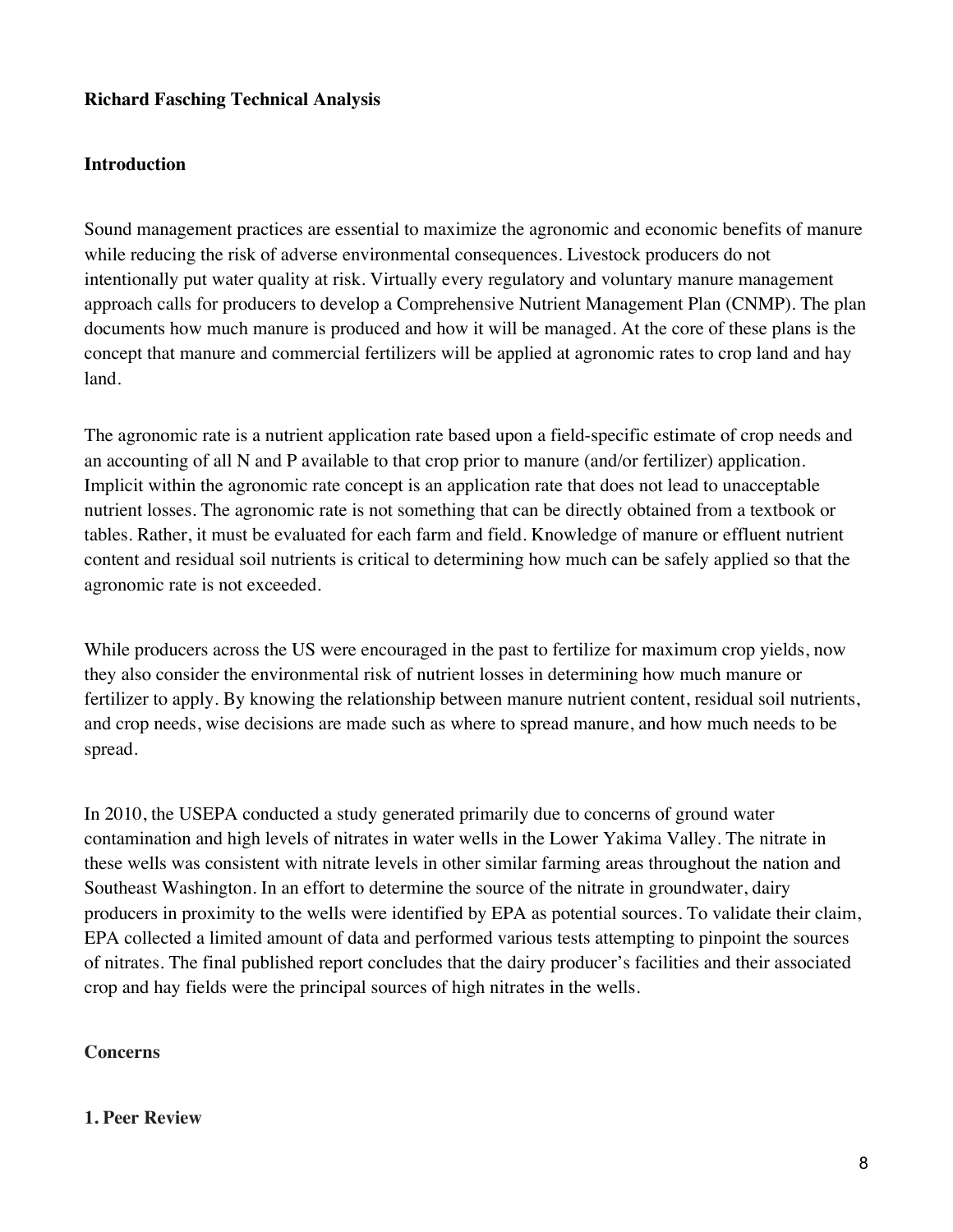In late 2011 EPA solicited peer reviewers for their report. The peer review process began in January 2012 with four selected individuals that were to provide an independent third-party review. However, the process ended with three of the selected individuals US EPA employees ("We would like to acknowledge the following individuals who provided an independent third party review of the report: Megan Young, PhD, U.S. Geological Survey; Stephen Kraemer, PhD, U.S. EPA Office of Research and Development; Roger Burke, PhD, U.S. EPA Office of Research and Development; and Lorraine Edmond, U.S. EPA Region 10" -ref. 2013 Final EPA report, Acknowledgements). It should be noted that Dr. David Tarkalson, USDA Agricultural Research Service, was one of the initial selected reviewers but asked to have his name removed from the report in December 2012 before final publication. He concluded that he was given a draft report that when compared to the fall 2012 published report was missing numerous pages of introductory statements as well as conclusions. Dr. Roger Burke replaced him on the review team.

It is almost certain that the significant information missing from the materials provided to Dr. Tarkalson was also missing in the information provided to other reviewers thereby limiting the value of their response. It is further understood that rather than seeking a full review of the study and report, the EPA limited the input by asking the reviewers to answer seven specific questions. We further note that Dr. Young's response included detailed concerns about groundwater flow directly and adjacent to non-dairy crop fields which undermine some of the critical assumptions and conclusions of the Report.

The peer review process utilized by EPA violates numerous versions of their own peer review policy, some enacted in 1994 and later updated in December 2004 and January 2006. The 2006 Peer Review and Peer Involvement policy specifically established policy requiring *"peer review of scientifically and technically based work products, including economic and social science products, that are intended to inform Agency decisions. Peer review, a form of peer involvement, is one process through which EPA staff augment their capabilities by inviting independent subject-matter experts to provide evaluation of the work product." - ref. Peer Review and Involvement, US EPA, Jan. 31, 2006*

The 2006 Peer Review policy further explains that, to ensure that the scientific and technical bases of its decisions meet two important criteria: (1) they are based upon the best current knowledge from science, engineering, and other domains of technical expertise; and (2) they are credible. The policy goes on to reiterate the importance of appropriate peer review: *"peer review is central to sound science and helps the Agency meet important criteria."* By EPA policy, peer review occurs when scientifically and technically based work products are evaluated by relevant experts who were not involved in creating the product. The policy also states that agency managers are accountable for ensuring that Agency policy and guidance are appropriately applied. *"For influential scientific assessments, external (External, in which the reviewers are independent experts from outside EPA) peer review is the expected procedure."* EPA policy requires that peer review be completed prior to public dissemination of any report.

In September 2012 US EPA simultaneously released their report and delivered a consent decree to four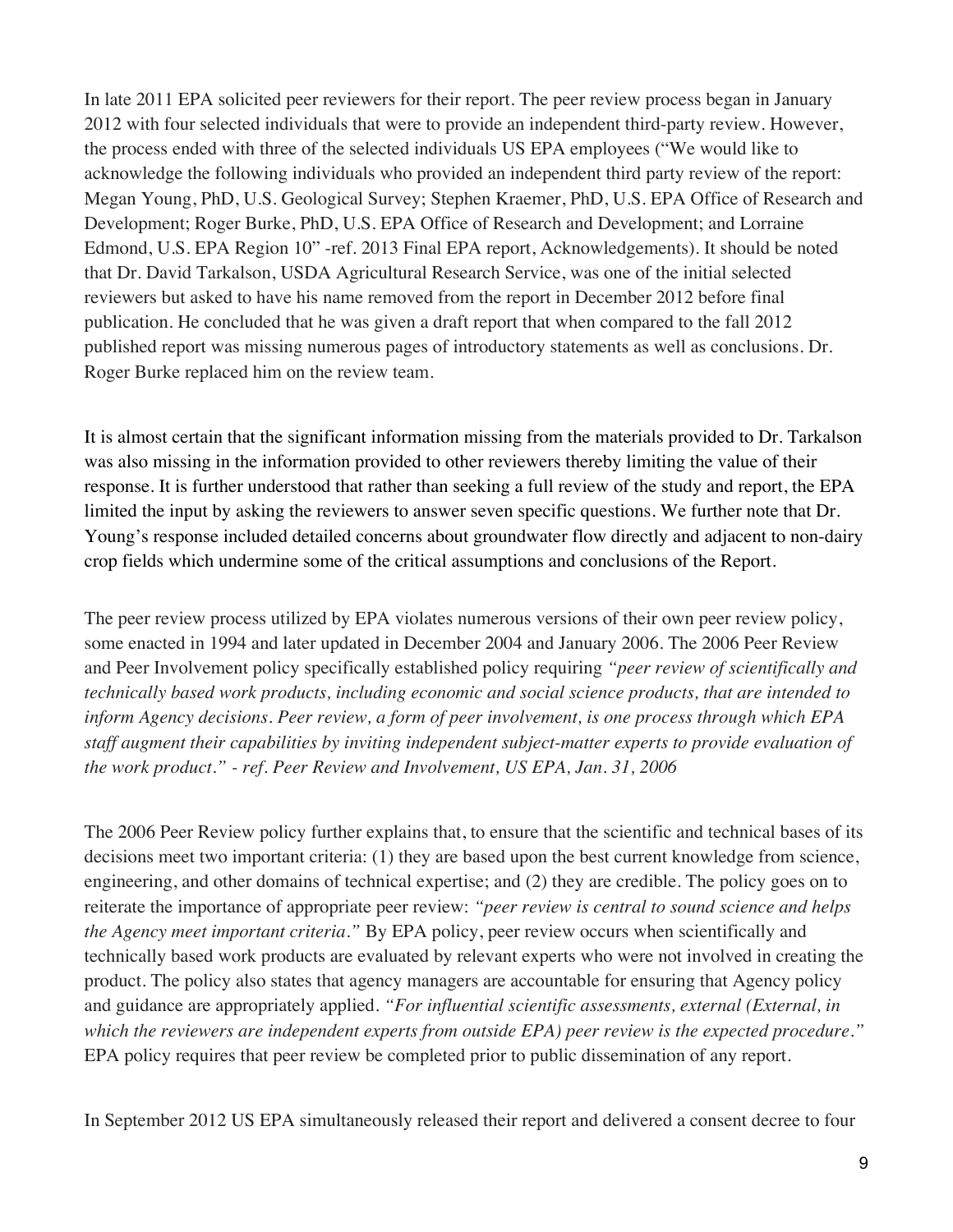Yakima Valley dairy producers (Haak, De Ruyter (2 farms), Cow Palace (Dolsen family) and Bosma) requiring immediate action. It wasn't until the Washington State Dairy Federation and Congressman Doc Hastings got involved that the EPA acquiesced to allow a short "public comment" period ending November 2012 (outside the official pre-publishing peer review process). The public comment period generated substantial feedback to EPA identifying numerous critical technical problems and mistakes with the report. EPA did acknowledge some errors in their report and prepared an errata sheet summarizing any corrections (or lack of). However, in most cases, even though many comments pertaining to lack of science-based integrity in the study were made by recognized experts during the post peer review, EPA ignored the stated concerns or dismissed the comments entirely. Only minor insignificant edits to the content of the report were made.

EPA's own policy was not followed in publishing this report. Because it was not followed, there are numerous technical errors and mis-diagnosis of data that grossly misrepresents the causes of groundwater and residential drinking water degradation. According to the published report this contamination is caused directly by the dairy producers of the Yakima Valley. Due to the lack of appropriate peer review, violating federal guidelines established by the Office of Management and Budget as well as EPA's own policy related to peer reviews, **the report is not based on science**.

## **2. Soil Testing** Protocol/Technique

Soil testing serves as the foundation for crop nutrient and environmental responsible nutrient applications. Soil sampling has been an important part of agriculture since the 1800's. Land grant universities across the nation began conducting research already in the early 1900's that undergirds soil sampling and analysis programs in use today. Science based soil sampling techniques and analysis have been around since the 1940's developed by land grant universities in nearly every state in the US. The ultimate goal of soil sampling is to properly characterize the nutrient status of a field or zone accurately. Nutrient characterization and fertilizer recommendations are based upon proper soil and tissue tests and depend upon three factors: representative sampling, accurate analysis and proper interpretation of the analytical results. A soil sample must correctly represent an area of soil or a field. The resulting data obtained is only worthwhile if the tested soil sample accurately represents the sampled field. Sampling a zone or field at the depth of one inch does not follow any land grant university guidelines or recommendations for crop land nutrient sampling in the State of Washington or anywhere else in the US.

Below are explanations of proper soil testing which, if followed, would have produced significantly different results than what EPA reported. The sampling protocol which included targeting fields where manure had recently been applied, then using a teaspoon to extract a sample at a depth of one inch demonstrates either an exceptional level of scientific incompetence or a willful effort to deceive.

-Sample Timing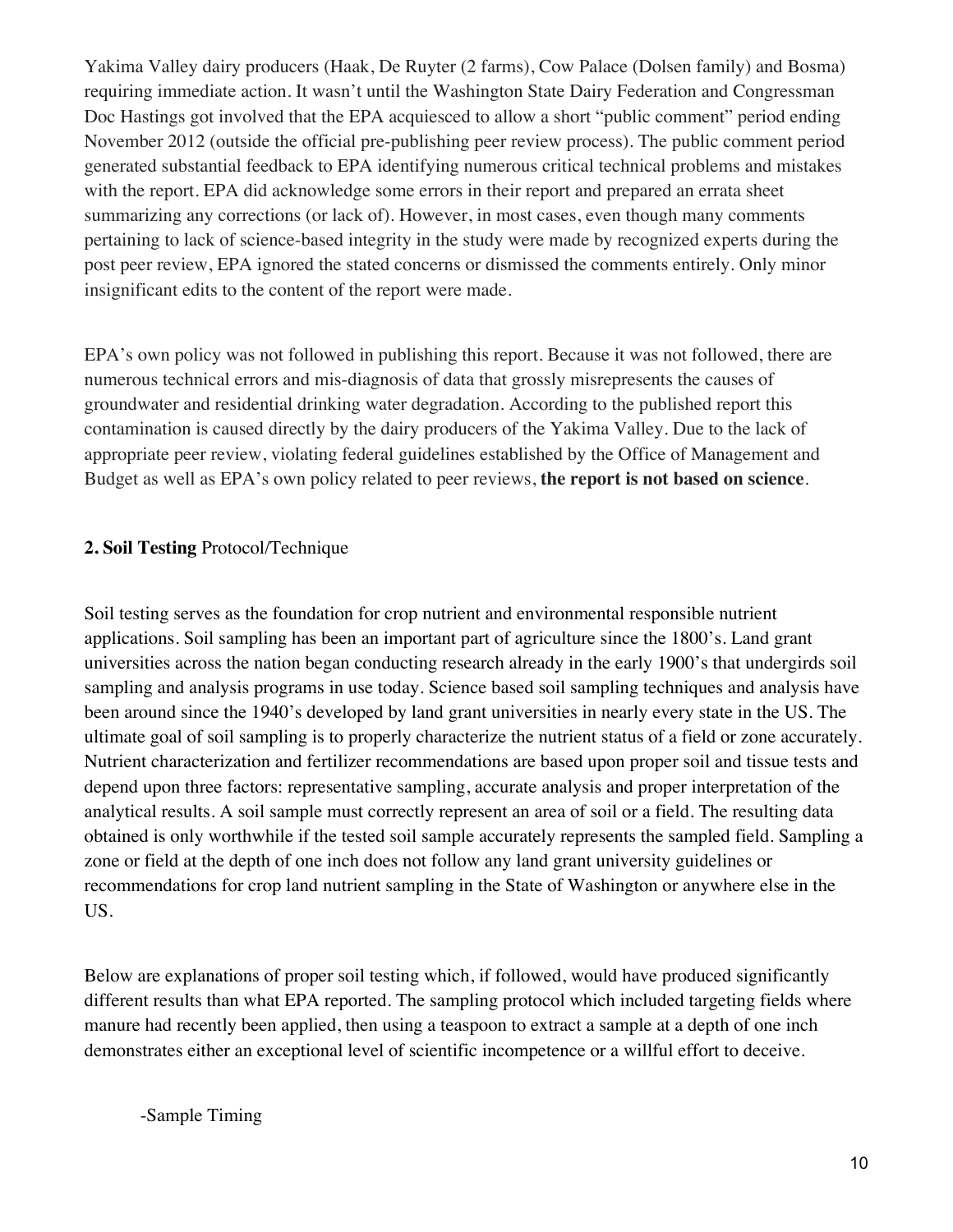Timing of soil sampling is extremely important. The best time to sample is as close to planting time as possible for determining growing season nutrient availability. Sampling to diagnose poor crop growth or environmental issues should be taken while problem areas are delineated (when problems are occurring). Samples should never be taken shortly after application of organic or inorganic fertilizer applications as nutrient results will be dramatically inaccurate. For example, manure can dramatically increase nitrate results if applied to the soil surface.

### -Management

Translation of soil test data into meaningful characterization involves the integration of all available pertinent information. Sampling should be completed by experienced agriculturalists who understand the principles of fertility and plant nutrition and who are familiar with the soils, crops, and management in the area being sampled. For example, it is extremely important to know the cropping and tillage history of the area being sampled to be able to diagnose potential nutrient availability. Additionally, areas within a field including headlands, turn rows, or areas that received recent applications of organic or inorganic fertilizers should be avoided as soil test results will not be representative of the entire field. The soil sampling procedures utilized by EPA to characterize crop land and hay land fields of the dairy farms did not meet standard operating procedures established in Washington. The resultant analysis and conclusions derived from these improper sampling techniques are significantly erroneous.

## -Handling

Samples intended for nitrate-N analysis should be stored in ice chests/coolers during transport. Moist samples subjected to heat will result in N release through microbial mineralization, and the soil test N values will dramatically increase during transport and storage. Samples intended for nitrate-N analysis must be air-dried immediately after collections to prevent alterations of nitrate-N concentrations due to microbial activity. EPA did not follow these guidelines which resulted in analysis that were not representative of the area.

### -Number of Samples or Cores

The accuracy of, and confidence in, a measured soil test level is positively related to the number of soil samples collected per field or zone. "Accuracy" measures how close the soil test value is to the actual field average, whereas "confidence" is how often the level of accuracy can be repeated. To have the greatest confidence and highest accuracy in a particular soil sample, a larger number of subsamples is required.

EPA should have collected at least 25 subsamples down to the crop rooting zone to ensure 90% confidence that their nitrate analysis was within +- 15% of the measured results. Because sampling was completed incorrectly and at an improper depth (the highest amounts of N are typically located in the top 0-6 inches of soil are found in reduced amounts as you sample deeper into the soil profile), the sample(s) collected represent fraudulent results that do not accurately represent the characterization of the area sampled of any field of the dairies.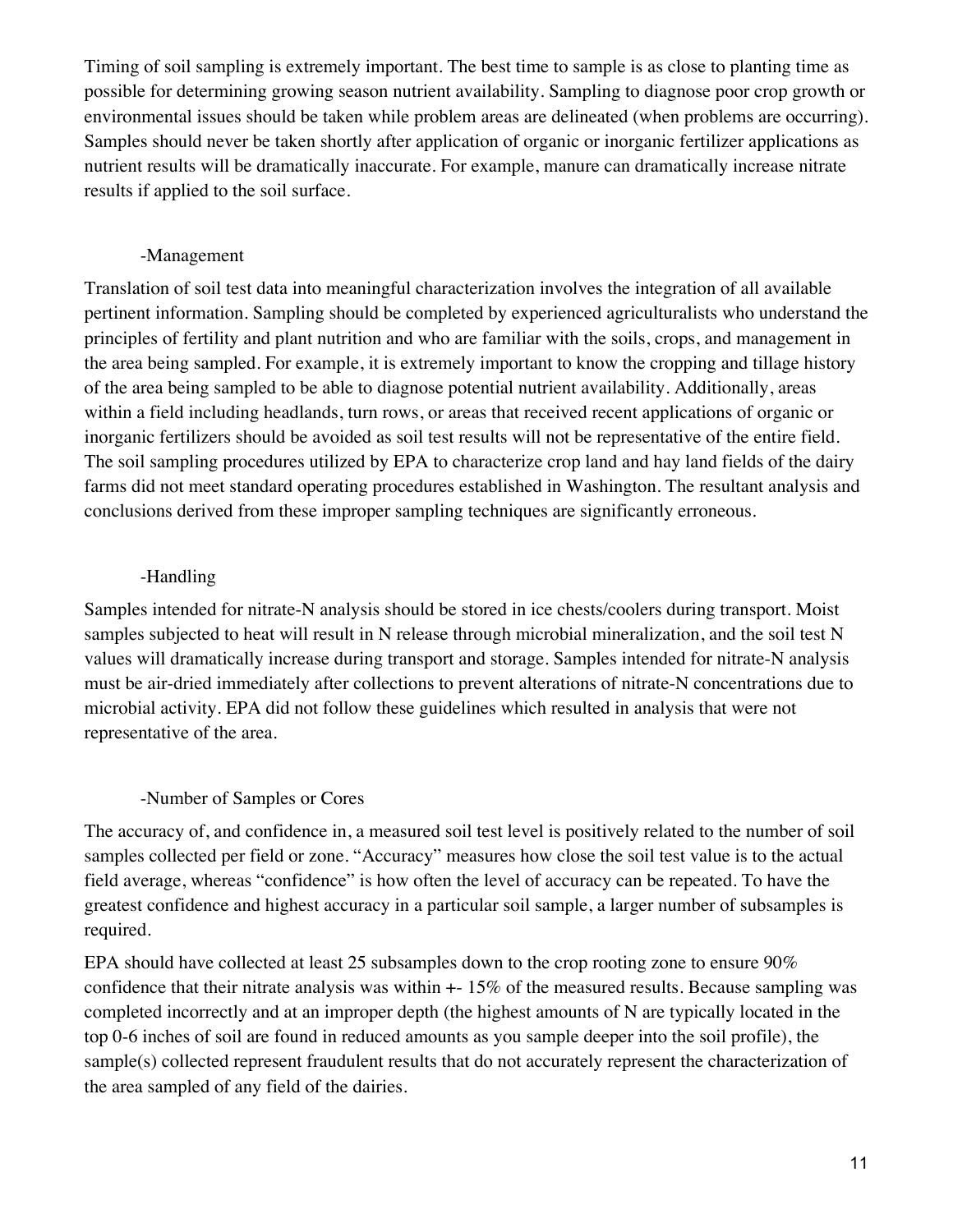### **3. Manure sampling**

In addition to improper soil testing techniques, EPA erred in their attempts at collecting representative lagoon samples. Their lack of proper collection methods resulted in significant misrepresentations in the total volume, characteristics, and concentration of nitrates found in the manure storage systems. A representative manure sample is essential to provide an accurate reflection of nutrient content. Manure nutrient content is NOT uniform within storage structures so obtaining representative samples is *vital*. Proper mixing and sampling strategies are required to ensure that samples accurately simulate the type of manure that will be applied.

Sampling manure prior to application(s) does not give a completely accurate measure of nutrient content if the sampling is collected too long in advance of application due to handling and storage losses or when liquid storage structures are not adequately agitated. EPA's storage sample collection and estimated volumes and nitrate concentrations based on sampling did not account for storage losses (i.e., a liquid manure lagoon will lose 70-80% of its nitrogen as ammonia during handling and storage. MWPS-18, Livestock Waste Facilities Handbook).

There are really ONLY two ways to properly collect liquid manure samples, one from the storage facility itself and one in the field. THE BEST samples are collected in the field as liquid manure is applied by an irrigation system.

To sample directly from a storage facility, a sample must be collected with a sampling probe or tube. The tube should be longer than the depth of the facility. The tube should be slowly inserted into the entire depth of the lagoon. Each tube full of liquid should be placed into a bucket. Repeat this process at least 3 times in differing locations of each storage facility or lagoon to make a composite sample from each lagoon. Important - if the samples cannot be mailed or transported immediately to a lab within a few hours, they must be frozen to maintain accurate analysis results.

EPA did not follow either of these standard procedures yet reported and based conclusions on the erroneous analysis results anyway.

### **4. Lagoon storage**

### - Seepage Predictions

Using generalized recommendations contained in the USDA NRCS Animal Waste Management Field Handbook (AWMFH) to predict seepage loss contributions from individual farms is misleading and incorrect use of the guidelines. AWMFH is well supported by research and field experience throughout the US however, they are "planning" guidelines and are generalized recommendations that are adjusted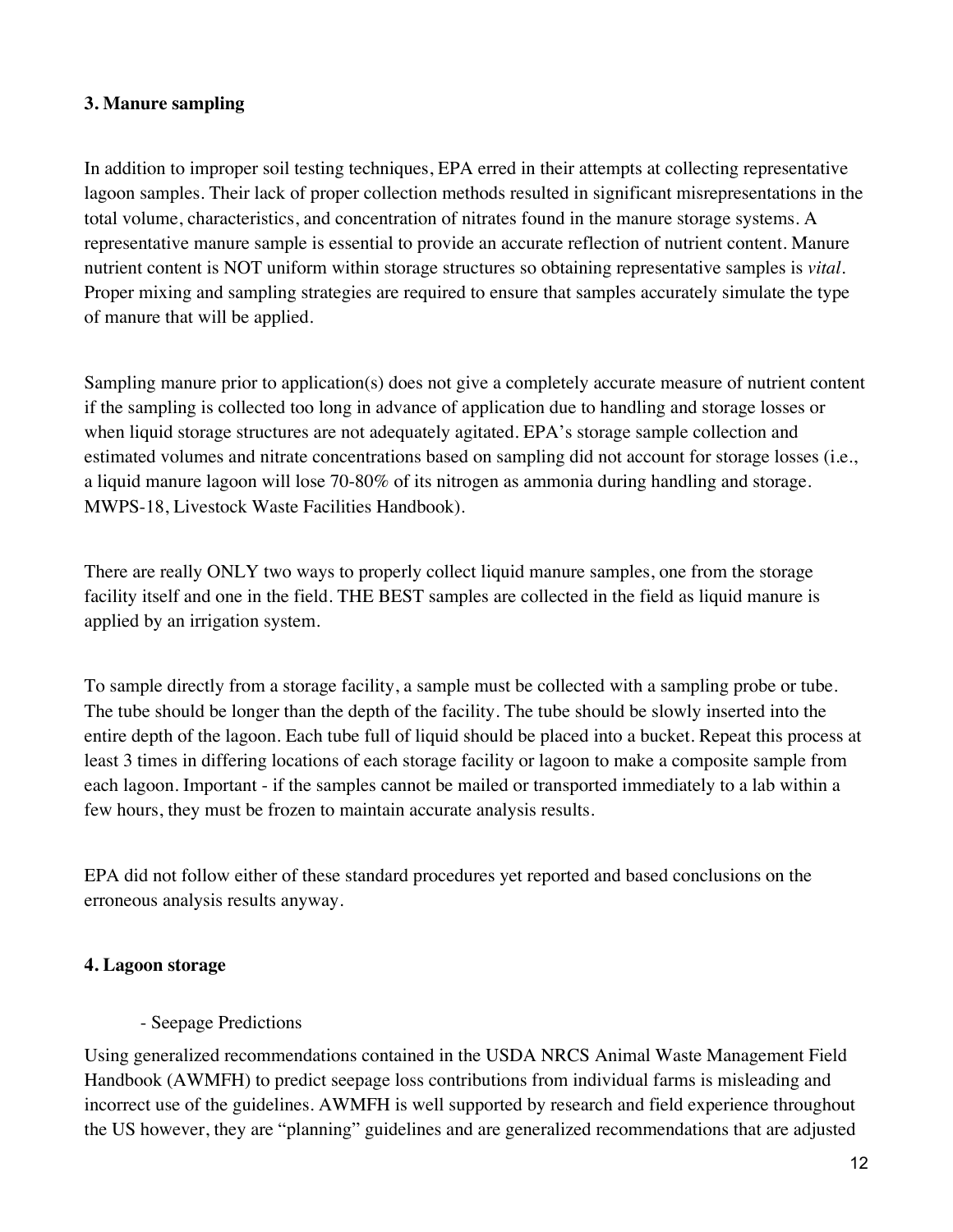to accommodate on site variables during installation phases of construction. AWMFH seepage rates cannot be used to predict leakage losses from multiple dairies distributed randomly in a watershed. The generalized seepage rates are strictly used for planning purposes to anticipate the potential for loss and the need for additional practices that provide adequate protection of localized water resources. EPA did not access important on farm sites or data that could have allowed for more accurate estimates of possible water degradation. The use of planning guidelines to estimate actual degradation is improper use of the AWMFH and the resultant estimates are incorrect.

#### - Storage volumes

The use of aerial photography to determine storage volumes grossly over estimates each operations manure storage capacity and therefore also over estimates seepage losses (if any). EPA did not measure the capacity of the lagoons on site. Every lagoon is built with specific side slopes and depth to hold appropriate amounts of effluent. In an attempt to calculate the total effluent holding capacity of the dairy lagoons in this study, EPA simply utilized aerial photography to measure the length and width of each lagoon and then assign a nominal depth. They did not consider side slopes nor differing depths. They also did not take into consideration the amount of free-board allowed in each lagoon (free board is designed into each lagoon for safety measures). This lack of detail grossly over-estimates the total amount of effluent stored in lagoons at any time.

Producers keep extremely detailed records of their lagoons. The total capacity of their lagoons varies tremendously. One producer's lagoons total 25,000,000 gallons (two farms), another 62,500,000 gallons, and the third's totals 39,000,000 gallons. Capacity as such is not the only detail that is needed. Records showing the actual amount of effluent applied to fields is critical when attempting to discern if agronomic rates were being applied and whether possibility of groundwater contamination is possible. Additionally, amounts of manure transferred off site is critical when assessing total quantity of nutrients. EPA did not collect any effluent field application data in their study nor did they collect offsite manure transfer data. Again, the dairy producers keep excellent detailed records showing one producer transferring 100,000 tons of wet manure off site annually to a private composting facility, and another recorded exporting 13,123,900 gallons off site (in 2012).

EPA in their report concluded the dairies were the direct source of nitrate contamination in the groundwater specifically due to the large quantities of effluent leaking lagoons that allowed effluent to seep many feet below the lagoons, and over application of effluent onto cropland. Their conclusions are based on extremely limited tests that were incorrectly collected resulting inaccurate analysis. In the case of nitrogen contained in the storage lagoons, EPA attempted to estimate the total amount of manure by measuring the surface area of the lagoons with no measured data pertaining to depth, side slopes, or free-board (or data on how full each lagoon is typically due to emptying and filling cycles). This lack of consideration grossly overestimates the quantity of effluent and thus the total amounts of nitrogen that might be contained in the storage facilities. Additionally, EPA failed to consider natural nutrient losses from storage, handling, and land application which are significant!

- Storage design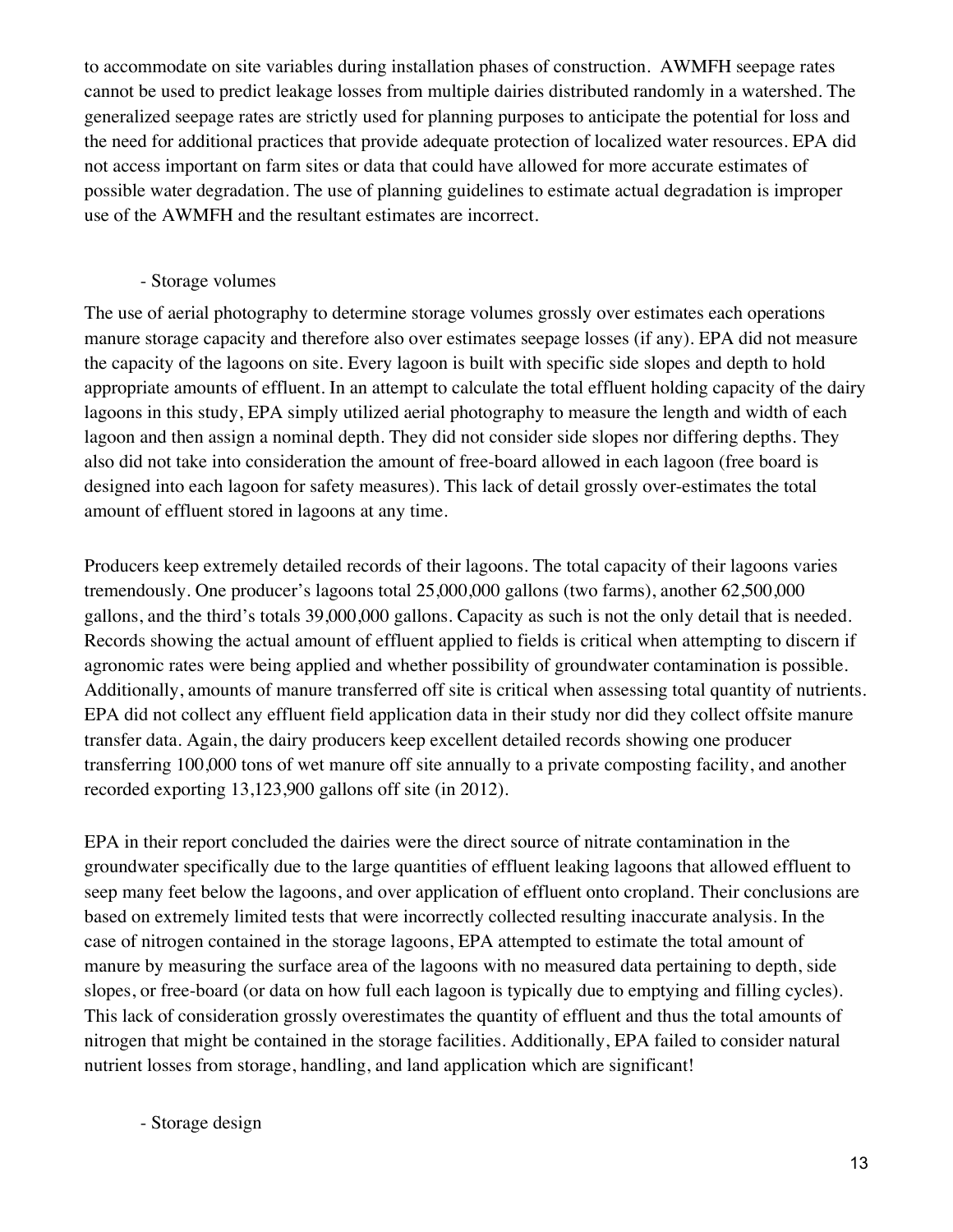Storage facilities are designed following rigid engineering standards (NRCS standards or private industry) and local code usually requires monitoring for failure. EPA does not know if the storage structures were designed per code or if engineering guidelines were followed. Yet, there are many factors that could lead to a leaking storage facility. Yet, EPA targeted all operations upgradient of contaminated wells and unfairly focuses attention on well-managed operations. EPA collected only limited data from lagoons pertaining to seepage or leakage and cannot be used to surmise that all lagoons are leaking.

EPA did not determine whether the storage facilities were designed to handle the number of animals confined.

Storage losses

Plant roots take up nitrogen in the form of nitrate (NO3) and *ammonium-N* (NH4). Major losses of N to the environment occur when ammonia gas (NH3) is lost to the air. Manure that contains large amounts of ammonium-N contain much PAN (plant available nitrogen) that is subject to volatilization to the atmosphere shortly after application. EPA failed to consider these storage losses in their attempts to quantify nutrient loads. Under the climatic conditions found in the Yakima Valley, ammonium (NH4) is readily transformed into ammonia (NH3) and is lost as a gas. Nitrogen lost as ammonia reduces plant available nitrogen that might be supplied by manure. The estimated fraction of manure ammonium-N *lost* after application from the dairy lagoons is high, approximately 45%.

PAN is released from manure organic N through microbial activity in soil in a process called mineralization. Organic N mineralizes most rapidly during the first months after application. The mineralization rate decreases over time. The dairy lagoons have approximately 1-5% dry matter (95- 99% wet) classified as "thin slurry". Accordingly, only 40% of the organic N mineralizes into PAN the first year, 15% the next year, 7% the next year, etc. EPA did not differentiate slow release mineralization but simply assumed all N leaches or is available to crops.

## **5. Manure Application and Irrigation Water Management**

Animal manure has long been used as a source of nutrients for crop growth. Livestock manure or mixtures of manure and related organic by-products make excellent fertilizers and soil amendments. Manure provides benefits to the soil, as well as offsetting the amount of nutrients needed in the form of commercial fertilizers.

Manure contains necessary plant nutrients including nitrogen, phosphorus, potassium and a variety of micro-nutrients. Additionally, the high organic content of manure can readily improve soil quality by enhancing tilth, leading to better water and nutrient holding capacity.

Nutrient Availability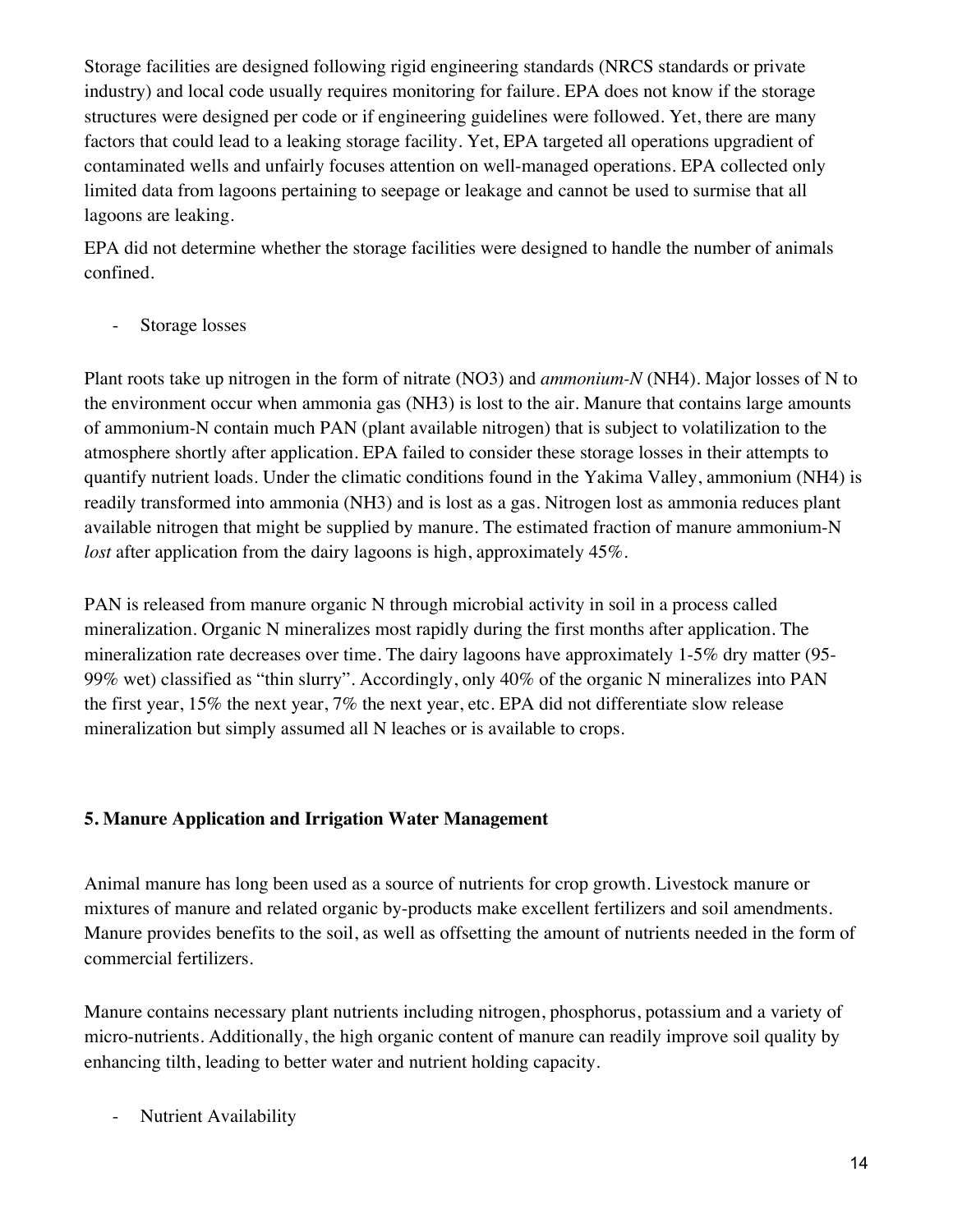Organic nutrients in manure are typically *not* available to a crop immediately upon application. **A producer can reasonably expect up to half of the nitrogen content to be available to a crop in the first season (range from 25-50%), the other half divided between residual value for the next year and volatilization (loss to the atmosphere)**. The application method also significantly affects the amount of nitrogen available to a crop. EPA did not consider N availability due to timing.

The method of manure application is determined by the type of manure collection system you are dealing with. Solids are typically broadcast from a box type spreader. Slurries, a mix of solid and liquid, are applied with a tanker or a big gun irrigator. Low solid liquids (like those from dairy lagoons) are normally applied using irrigation pivots or similar irrigation system. Applying manure liquids through a pivot or big gun system **will volatilize 50-70% of the analyzed nitrogen in the sample**. EPA did not accommodate for these losses in their calculations.

Application rates for any fertilizer must be based on accurate recent soil tests and the particular crop's nutrient needs. To do this, you simply take the crop nutrient needs, subtract what is present in the soil and, then calculate a rate based on manure nutrient content taking into consideration first year availability and all other losses. Timing of applications are particularly important. Nitrogen can easily be lost to the atmosphere through volatilization. Nowhere does EPA attempt to calculate appropriate agronomic rates.

Miscalculation of agronomic rates

In 2012 EPA concludes that their screening analysis showed that about 65 percent of the nitrogen generated in Yakima County comes from livestock predominantly as dairy cattle, about 30 percent from fertilizers applied to irrigated crops, about 3 percent from septic and wastewater systems, and the rest, less than two percent, from other relatively minor sources. They particularly investigated the Yakima Valley dairy cluster and concluded that the dairy producers were causing groundwater contamination in wells miles away from their application and lagoon sites location. A well-designed nutrient management program includes multiple components to maintain fertility for crop growth and development. A welldesigned soil sampling plan, including proper soil test interpretations along with manure sampling, manure nutrient analysis, equipment calibration, appropriate application rates and methods are all critical components. EPA, in their investigations of the Yakima Valley dairies in 2012, concluded that groundwater is being contaminated with nitrates due to improper application and too many nutrients (non-agronomic rates). However, EPA makes their conclusions from incorrectly collected soil sampling, waste sampling, and without adequate basic facts pertaining to cropping or irrigation systems to make such conclusions. To accurately determine what the needs of a crop are consideration *must* be given as to the proper rate, proper timing, the proper source, and the proper placement of nutrient applications including manure. Ignoring any of these while diagnosing an environmental issue or production problem will result in inaccurate conclusions. **In their 2012 investigation of the Yakima Valley dairy cluster EPA made numerous errors in data collection and fraudulently arrived at their conclusions**.

To make clear the serious errors made by the EPA, it is valuable to look at the nutrient application and uptake levels from the farms as revealed in their detailed records. Nutrient needs must be calculated to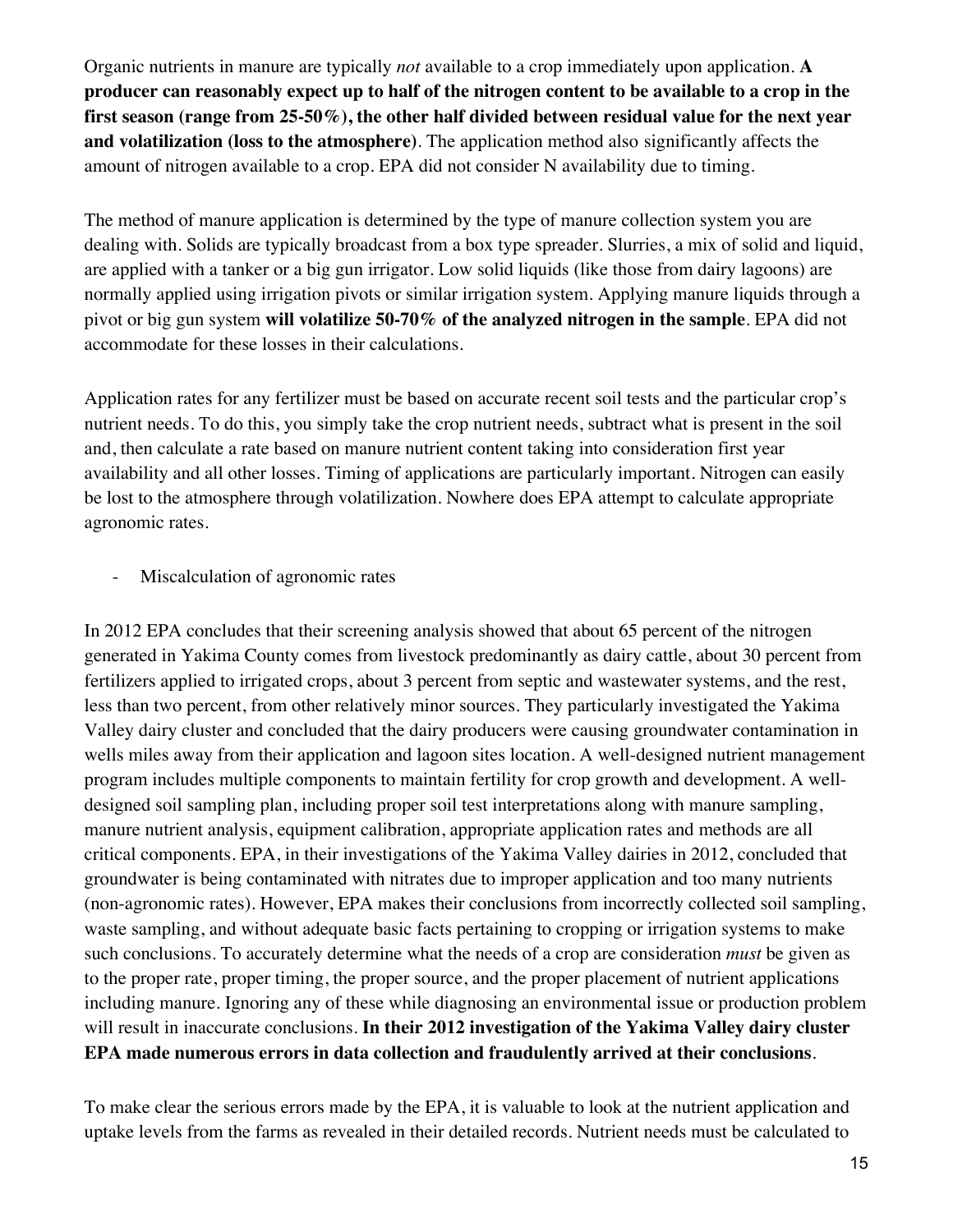determine whether there is potential environmental harm occurring. There are two ways to address agronomic rate. One is to develop a nutrient budget based on land grant university crop nutrient recommendations and realistic yield goals. The other is to simply apply nutrients based on crop removal rates. A nutrient budget is typically developed for each individual field based on residual soil nutrient concentrations determined from soil tests, crop rotational needs, and realistic yield goals.

Although the Yakima Valley dairy producers differ somewhat in their crop rotations and yields, they each generally follow a rotation of alfalfa, and double-cropped triticale/corn silage. Based on the number of acres of each crop produced and projected yields, the total amount of nutrients a crop will remove in any one year can easily be calculated. When we know the amounts of nutrients removed by a crop, we can then get a good idea, based on water application (effluent) requirements to grow a crop, if agronomic rates are being followed.

To demonstrate the degree to which EPA erred in their estimates of nutrient below are the calculations for the nutrient budgets based on the detailed records provided by the indicated farms. Available records go back to 2008, however this information is from 2012 and therefore useful in determining whether the farms in the dairy cluster were applying at agronomic rates at the time of the study.

| Producer 1: (Bosma)    |                   |              |                   |              |                      |                                     |                   |
|------------------------|-------------------|--------------|-------------------|--------------|----------------------|-------------------------------------|-------------------|
| Crop                   | Crop Removal Rate |              | Yield             |              | Acres                |                                     | Total NO3 Removed |
| Alfalfa                | $50.39$ lbs/ton   | $\mathbf{x}$ | $25 \text{ t/ac}$ | $\mathbf{X}$ | 372                  | $\hspace*{0.4em} = \hspace*{0.4em}$ | 468,627 Lbs       |
| Triticale              | $20.53$ lbs/ton   | $\mathbf{x}$ | 7 t/ac            | $\mathbf{x}$ | 1191                 | $\qquad \qquad =$                   | 171,159 Lbs       |
| Corn silage            | $7.75$ lbs/ton    | $\mathbf{x}$ | $35 \text{ t/ac}$ | $\mathbf{X}$ | 1191                 | $\displaystyle \qquad \qquad =$     | 323,059 Lbs       |
|                        |                   |              |                   |              | <b>Total removed</b> |                                     | 962,844 Lbs       |
| Producer 2: (Dolsen)   |                   |              |                   |              |                      |                                     |                   |
| Crop                   | Crop Removal Rate |              | Yield             |              | Acres                |                                     | Total NO3 Removed |
| Alfalfa                | $50.39$ lbs/ton   | $\mathbf{x}$ | $12 \frac{t}{ac}$ | $\mathbf{X}$ | 228                  | $\displaystyle \qquad \qquad =$     | 137,867 Lbs       |
| Triticale              | $20.53$ lbs/ton   | $\mathbf{x}$ | 6 t/ac            | $\mathbf{x}$ | 305                  | $=$                                 | 37,570 Lbs        |
| Corn silage            | $7.75$ lbs/ton    | $\mathbf{x}$ | $35 \text{ t/ac}$ | $\mathbf{X}$ | 305                  | $\qquad \qquad =$                   | 82,731 Lbs        |
|                        |                   |              |                   |              | <b>Total removed</b> |                                     | 258,168 Lbs       |
| Producer 3: (DeRuyter) |                   |              |                   |              |                      |                                     |                   |
| Crop                   | Crop Removal Rate |              | Yield             |              | Acres                |                                     | Total NO3 Removed |
| Alfalfa                | $50.39$ lbs/ton   | $\mathbf{x}$ | $12 \frac{t}{ac}$ | $\mathbf{X}$ | 2300                 | $\!\!\!=\!\!\!\!$                   | 1,390,764 Lbs     |
| Triticale              | $20.53$ lbs/ton   | $\mathbf{x}$ | 6 t/ac            | $\mathbf{X}$ | 6500                 | $\displaystyle \qquad \qquad =$     | 800,670 Lbs       |
| Corn silage            | $7.75$ lbs/ton    | $\mathbf{X}$ | $35 \frac{t}{ac}$ | $\mathbf{x}$ | 6500                 | $\hspace*{0.4em} = \hspace*{0.4em}$ | 1,763,125 Lbs     |
|                        |                   |              |                   |              | <b>Total removed</b> |                                     | 3,954,559 Lbs     |

# **Grand Total for all 3 producers 5,175,571 Lbs of NO3 needed per year**

Producer 1: (Bosma) Total N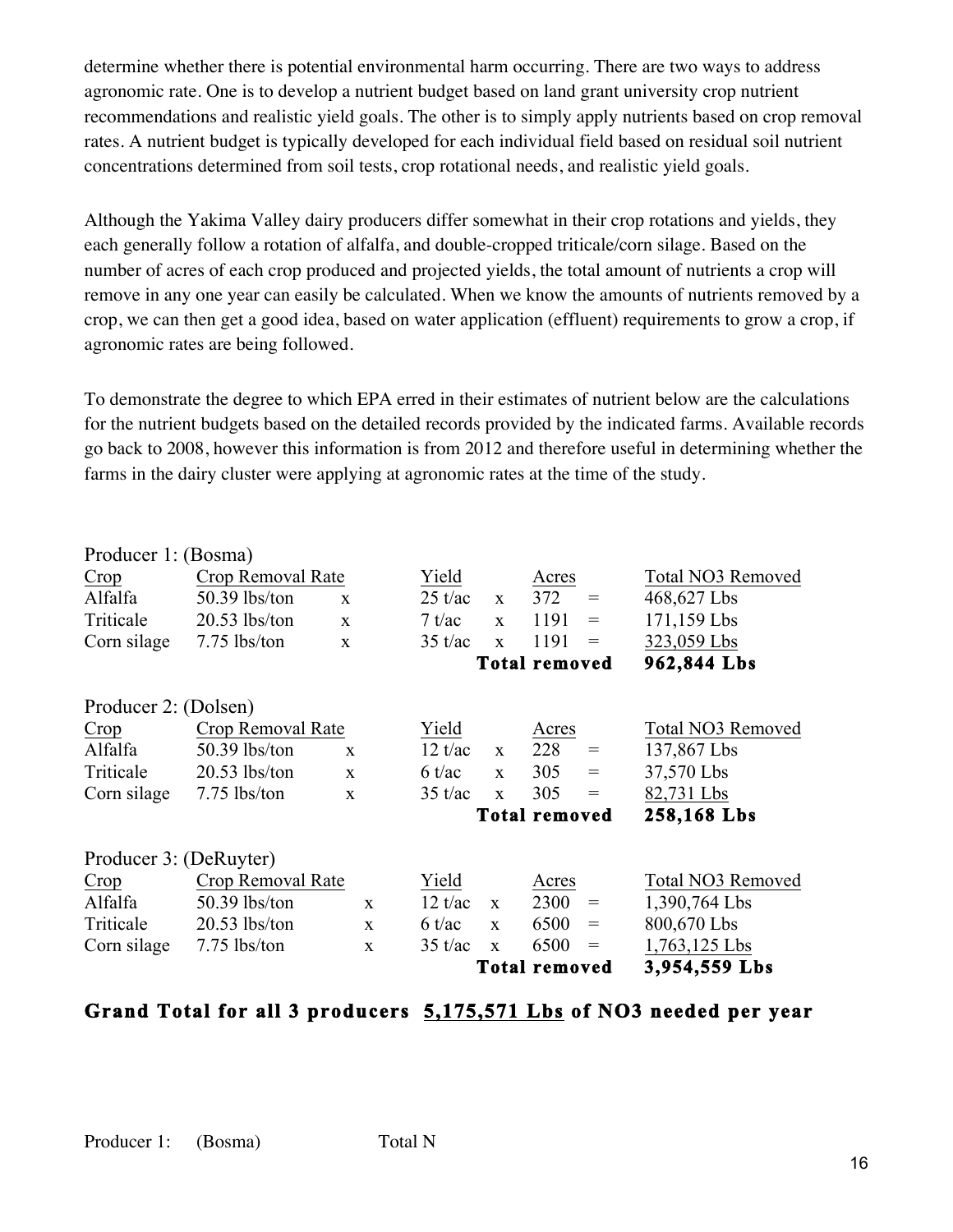| Crop                                                               | Irr water applied        | Lbs/1000 gal             | Acres       | <b>Total NO3 Applied</b> |  |  |  |  |  |  |
|--------------------------------------------------------------------|--------------------------|--------------------------|-------------|--------------------------|--|--|--|--|--|--|
| Alfalfa                                                            | 17,856,000 gal           | 5.46                     | 372         | 97,494 Lbs               |  |  |  |  |  |  |
| Triticale/                                                         | 58,359,000 gal           | 5.46                     | 1191        | 318,640 Lbs              |  |  |  |  |  |  |
| Corn silage                                                        |                          |                          |             |                          |  |  |  |  |  |  |
| (note-triticale and corn silage are double cropped)                |                          |                          |             |                          |  |  |  |  |  |  |
|                                                                    |                          | 416,134 Lbs              |             |                          |  |  |  |  |  |  |
|                                                                    |                          |                          |             |                          |  |  |  |  |  |  |
| Producer 2:                                                        | (Dolson)                 | <b>Total N</b>           |             |                          |  |  |  |  |  |  |
| Crop                                                               | <u>Irr water applied</u> | Lbs/1000 gal             | Acres       | <b>Total NO3 Applied</b> |  |  |  |  |  |  |
| Alfalfa                                                            | 11,637,000 gal           | 3.76                     | 228         | 43,755 Lbs               |  |  |  |  |  |  |
| Triticale/                                                         | 38,000,000 gal           | 3.76                     | 305         | 142,880 Lbs              |  |  |  |  |  |  |
| Corn silage                                                        |                          |                          |             |                          |  |  |  |  |  |  |
| (note-triticale and corn silage are double cropped)                |                          |                          |             |                          |  |  |  |  |  |  |
|                                                                    |                          | <b>Total NO3 Applied</b> | 186,635 Lbs |                          |  |  |  |  |  |  |
|                                                                    |                          |                          |             |                          |  |  |  |  |  |  |
| Producer 3: (DeRuyter)                                             |                          |                          |             |                          |  |  |  |  |  |  |
| Crop                                                               | Irr water applied        | Lbs/1000 gal             | Acres       | <b>Total NO3 Applied</b> |  |  |  |  |  |  |
| Alfalfa                                                            | 117,390,789 gal          | 4.77                     | 2300        | 559,954 Lbs              |  |  |  |  |  |  |
| Triticale/                                                         | 809,836,066 gal          | 4.77                     | 6500        | 3,862,918 Lbs            |  |  |  |  |  |  |
| Corn silage<br>(note-triticale and corn silage are double cropped) |                          |                          |             |                          |  |  |  |  |  |  |
|                                                                    | 4,422,872 Lb             |                          |             |                          |  |  |  |  |  |  |

**T**hese producers apply nutrients to their crops mostly via effluent application from their dairy lagoons along with some supplemental commercial fertilizers, it is fairly easy to determine how much nutrient is being applied as recorded in their application records. The following does not include fresh water added.

If you compare the amount of nitrate each farm requires just to grow their crops with the amount of nutrients it is applying, you can see that two of the farms are removing more nitrate than they are applying (producer  $1 \& 2$ ). The third producer under-supplies nutrients on his alfalfa but slightly over applies on his double cropped triticale/corn silage (applies approx. 594 Lbs/acre versus the required 394 Lbs/ac). It should be noted that these are *crop removal rates only*. Typically, land grant university nutrient *recommendations are higher* than crop removal rates. If producers only applied nutrients at the crop removal rate, the soil would eventually be depleted of nutrient reserves that help in building the soil, improves organic matter breaks down crop residues. The conclusion is clear: these farmers in 2012 were applying at or below agronomic rates demonstrating that EPA's conclusions about contamination from over application are erroneous.

EPA's report states that irrigated cropland is expected to be a likely source of nitrates in drinking water wells (ref. ES-9). However, the only pathways that nitrate contaminants can enter well water is through a). leaching through the soil profile below the crop/forage rooting zone into ground water and subsequent movement underground to a well, or

b). through surface water flow off of a field and directly into a recharge area that feeds the well itself.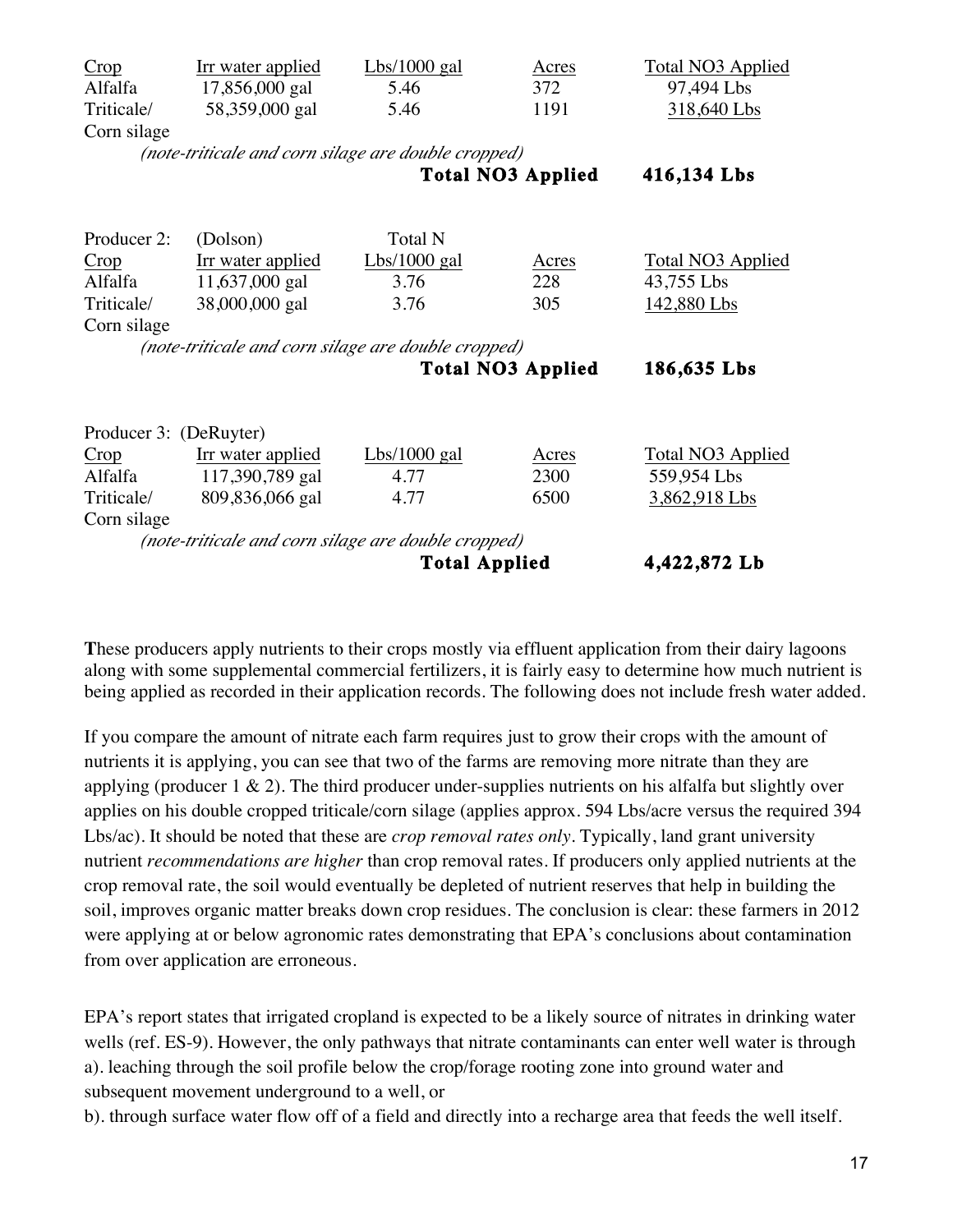#### - Hydraulic Conductivity

The report attempts to characterize the soils on a majority of the fields receiving manures as "well drained" and that they have "saturated hydraulic conductivity" characteristics that are considered high (ref. EPA-910-R-12-003, surface soils, page 35 and Appendix B) citing the USDA NRCS soil survey and its associated reports. Saturated Hydraulic Conductivity, according to the USDA NRCS Soil Survey Manual (Ag Handbook 18) is described as "saturated flow occuring ONLY when soil water pressure is positive, that is, when the soil metric potential is zero (satiated wet condition)." This means that, if the soil remains saturated for a prolonged period (several months or longer), the percent of total pore space filled with water may approach 100 percent. Therefore, "saturated hydraulic conductivity" CANNOT be used to describe water movement under unsaturated conditions (ref. USDA Soil Survey Manual, Soil Survey Division Staff, Ag handbook 18, October 1993, page 103.

#### - Drainage Class

Drainage class, according to the USDA Soil Survey Manual, refers to the frequency and duration of wet periods under conditions similar to those under which the soil is developed (natural conditions). Under anthropogenic conditions, the drainage class cannot be used to characterize or depict potential leaching. EPA misinterprets the definition of "well drained" tying nitrate leaching to the natural drainage classification of the soil. There is no documentation of any kind that would lead to the conclusion that, based on the natural drainage classification of the soil, leaching or subsurface water contamination occurred in the lower Yakima Valley.

### - Irrigation water management

EPA did not collect irrigation water management details (i.e. irrigation water application, irrigation applied manure effluent, irrigation timing, etc.) in the field or from producers. Because there is no data pertaining to irrigation management, EPA cannot substantiate that the simple (mis) classification of hydraulic conductivity precludes leaching pertaining to land treatment where manures and fertilizers are applied.

### **6. Legacy Nitrate Levels in the Soil and/Groundwater.**

EPA erred in not sufficiently investigating the possibility of legacy nitrate levels in the soil or the groundwater. Because of this significant failing, EPA cannot conclude that the nitrate degradation throughout the watershed has been caused by the Yakima dairy producers without much more refined and detailed information, data collection, and proper analysis. EPA admits the water age data element of the study did not yield reliable results necessary to establish the presence of legacy nitrate in Yakima groundwater. On page 80 of the March 2013 report it states: "The age dating results were not useful to determine when the nitrate contamination was introduced into the well." Given the presence of legacy nitrate throughout the nation and state, this comment should be seen as sufficient to undermine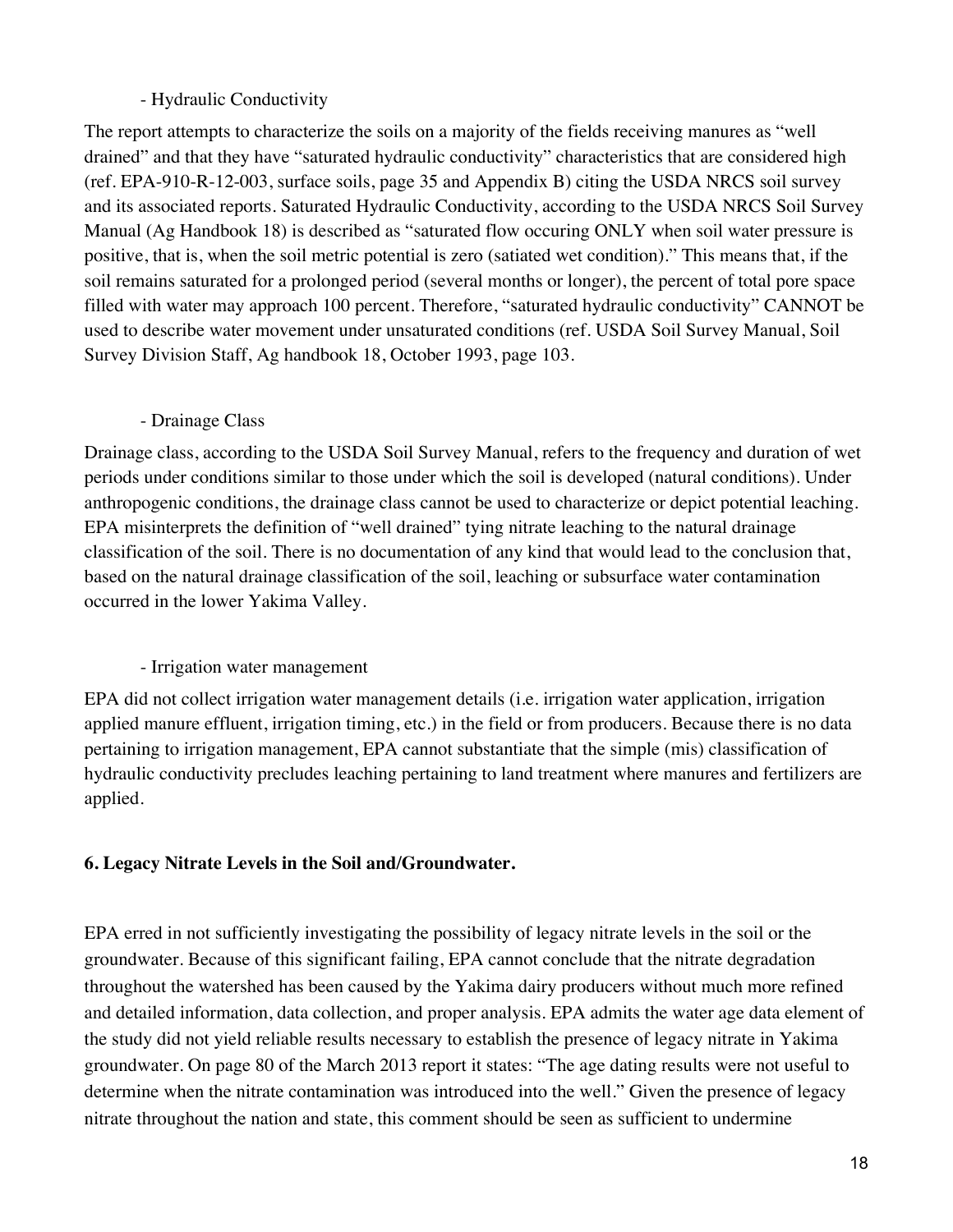confidence in the report.

Legacy nitrates are a well-established issue throughout the country where historic agricultural activities have occurred. Nitrate in groundwater above the EPA MCL is in 24% of wells in farming areas of high vulnerability. The map and chart from USGS makes clear this concern is not unique to the Yakima Valley. Note the significant portions of southeast Washington state with soil conditions considered vulnerable. The map below that shows nitrate in groundwater in areas throughout southeast Washington where traditional farming activities have occurred but where there are few if any dairy farms.

Prior to the establishment of the dairy farms in the Yakima Valley, much of the cropland was used to produce row crops including sugar beets and potatoes. Additionally, irrigation systems often included flood irrigation, furrow irrigation, or somewhat antiquated hand lines (sprinkler irrigation) and rolling lines, which typically applied too much water due to their inefficiencies. Nutrient management was not as technically advanced then as it is now. Because of the relatively cheap costs of commercial fertilizers, the typical producer was taught to apply adequate amounts of N-P-K to ensure high yields to make an economic return. Often, due to the lower efficiency of older irrigation systems, irrigation water was over applied which drove water soluble nitrate through the root zone prior to being utilized by the crops. To counter this, additional nitrogen would be applied, and the cycle would continue. Because of the antiquated irrigation systems and nutrient management ideals, there is a strong possibility that "legacy nitrate levels" can be found below the root zone in much of the Yakima Valley.

(NOTE: for web publication the maps and charts used as part of this presentation are located in an accompanying document.)

There are very few dairy farms or animal agriculture operations in Franklin County.

### **7. Investigation of Other Potential Sources of Nitrate**

Additional items needing investigation to accurately determine sources that were not considered:

- was a nutrient management plan followed including proper irrigation water management, proper waste application/timing?
- are animals fenced out of streams/watercourses?
- are nutrients being applied too close to unbuffered streams?
- potential contributions from non-dairy animals including migrating winter waterfowl?
- do irrigation delivery ditches leak (water and nutrients)?
- are there abandoned wells improperly sealed?
- what contributions come from improperly built and maintained On-site Sewage Systems?